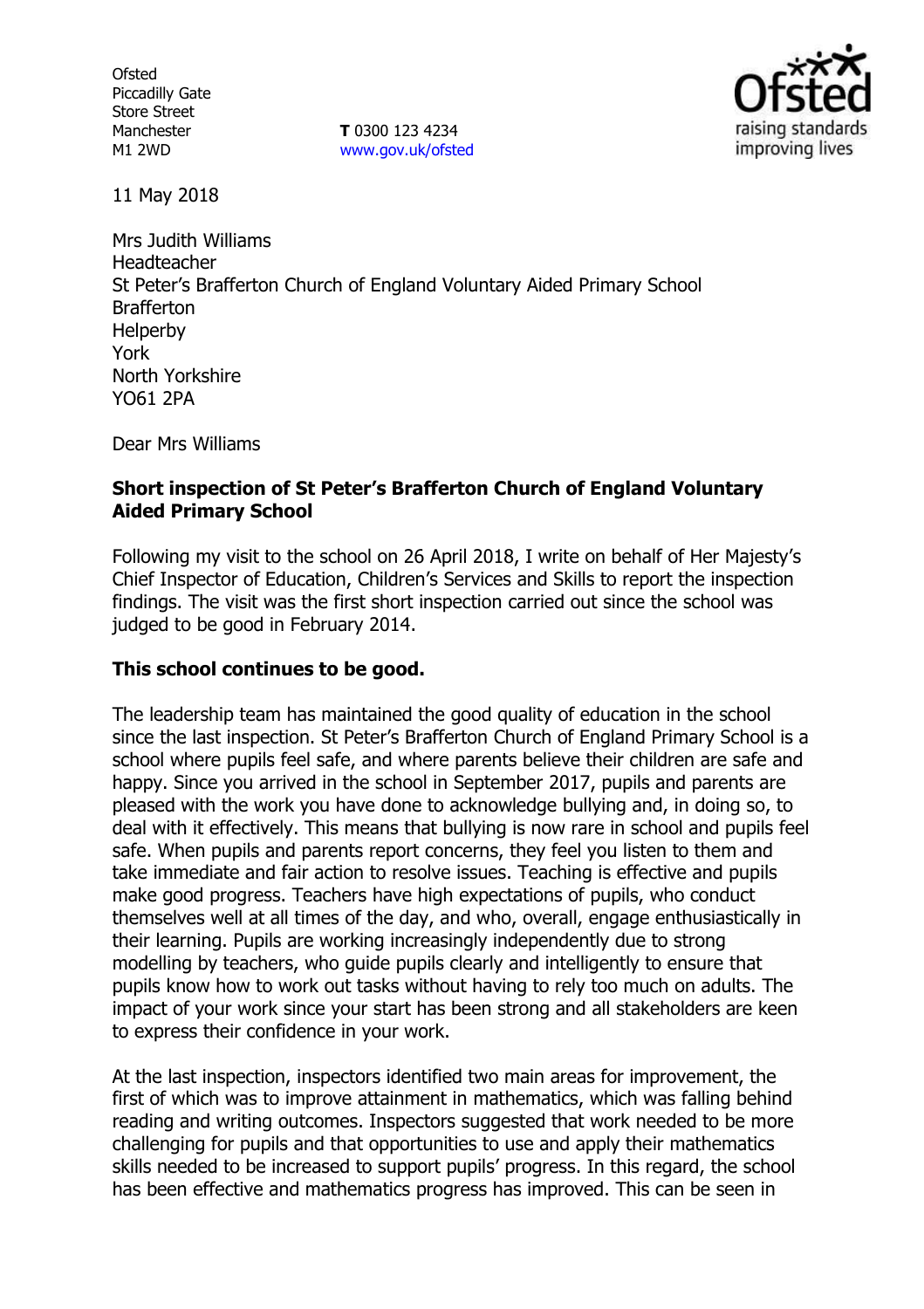recent published data for the school in 2017, as well as in the work of pupils currently in the school. Pupils regularly practise their skills in mathematics, including the speed of their mental calculations. They also use these skills in problem-solving activities to help them to apply their learning. As a result, pupils are working at a high level in mathematics and an increasing proportion of pupils are exceeding the expected standard for their age, across the school, including in the early years. The second area for improvement suggested at the last inspection was to improve the quality of leadership by ensuring that middle leaders played a more active role to support and improve aspects of the school's provision. The inspector specifically recommended that subject leaders were given more responsibility to oversee and monitor the quality of teaching within their area. Again, there have been clear improvements in this aspect of school life. Despite the school having a very small teaching staff, the leadership of the school is a shared responsibility and subject areas are well led, leading to good teaching and outcomes across the curriculum. The leadership of pupils who have special educational needs (SEN) and/or disabilities, who are disadvantaged, and who are in the early years setting is also strong.

Leaders understand the school well, thanks to recent improvements made. You work closely with your leaders and other staff, as well as the governors and the local authority. You have quickly assessed the school's priorities for improvement and have identified a plan to ensure that the priorities can be implemented. For example, you have simplified the way information about pupils who have SEN and/or disabilities is recorded. The new system makes it easier for all teachers to see which strategies work with individual pupils and what the pupils' specific needs are. The system also allows teachers to review the impact of their work and support for these pupils, which parents can also access easily. Parents' views are also recorded. Your rigorous checks of pupils' work and the quality of teaching, alongside incisive analysis of pupils' outcomes, have led to an accurate understanding of the school's strengths and how it could improve further. For example, you have identified issues around pupils' writing skills and the fact that too few pupils in recent years have exceeded the expected level for their age. You have also responded to these issues and writing is improving, although this remains an area for further development, as you acknowledge. This is partly because writing in some year groups is not well practised in different subjects across the curriculum and pupils do not write at length often enough, thus improving their stamina for writing.

Since the last inspection, attendance has remained high and there are few pupils who are regularly absent. Despite this, you remain well focused on these areas to make sure that pupils' attendance continues to be high. The work in this area is very personalised and allows you to keep close checks where attendance falls, even slightly. You demonstrate a keen understanding and knowledge of all the pupils in the school and where there are issues that can impede their progress at school. As parents, pupils and governors acknowledge, this attention to detail supports pupils' personal development and welfare, as well as the academic progress they make. Pupils' spiritual, moral, social and cultural development is also a strength of the school in many ways. Pupils report that they benefit from regular trips which link in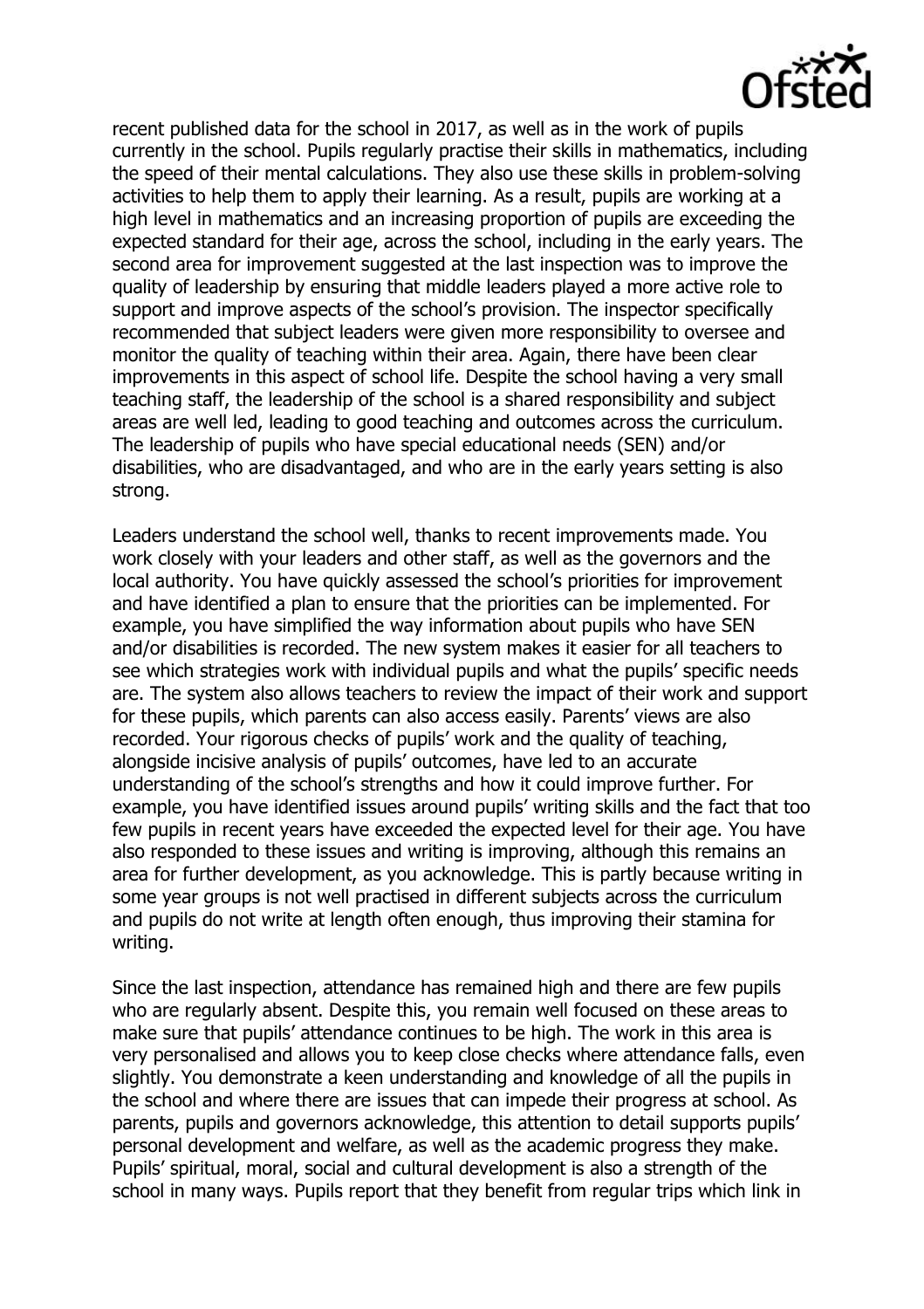

with their learning. They report that they particularly like it when the whole school goes away together and it is clear that pupils from different age groups have very strong relationships. Among other things, such trips, as well as visitors to the school, help pupils understand about different faiths and cultures, including their own Christian faith. Pupils' work and the discussion I held with a group of pupils show that they have a very good understanding of Christian values, such as honesty, respect, fairness and tolerance. They can also link these to British values, which they understand well. They also see how these values are shared in many religions. The focus on values in school supports pupils' positive attitudes to learning and conduct. However, while pupils understand the importance of respect and tolerance with regard to different faiths and cultures, they are less knowledgeable about the different lifestyle choices people can make.

# **Safeguarding is effective.**

Leaders and governors ensure that pupils are safe. Staff are trained well and regularly. This means they know what to do if they are concerned about a pupil's safety. Policies are in place and easily accessible to staff and parents. There is also information around school so that pupils can see who they can speak to if they are worried about anything, including their safety. Policies are checked regularly to ensure that they are fit for purpose and that the statutory requirements are met. There have been recent changes to the systems in place in school to ensure that the site is safe for pupils. Detailed records of any issues concerning pupils' safety are kept securely by the school. Designated members of staff, and the governing body, check that all relevant information is checked and, where appropriate, external agencies are involved to support pupils. Such records help staff to have a full understanding of any issues where a pupil's safety has been a concern in the past. All staff's information is checked, including the information about their qualifications and suitability to work with children.

## **Inspection findings**

- During the inspection, I was interested to see if pupils' writing had improved. Since the last inspection, writing outcomes have not been consistently strong. This has also been an area of focus for you in school and new systems are supporting better writing in school. In most year groups, pupils are writing at length more often. As well as improving their stamina for writing, the extended writing also allows pupils to improve the range of vocabulary and punctuation they use. The regular writing practice helps pupils to spell and use punctuation and grammar more accurately.
- Furthermore, you have implemented a system for pupils to edit their writing. With some guidance from teachers, pupils review their writing and identify errors and ways in which they could further improve their work. This can mean replacing a word with a more sophisticated word, or simplifying a sentence to make it clearer. Over time, most pupils have become very skilled at this. As a result, they write more accurately in the first instance.
- However, in a very small number of year groups, writing is still not consistently strong. The opportunities to write at length are too limited and there are not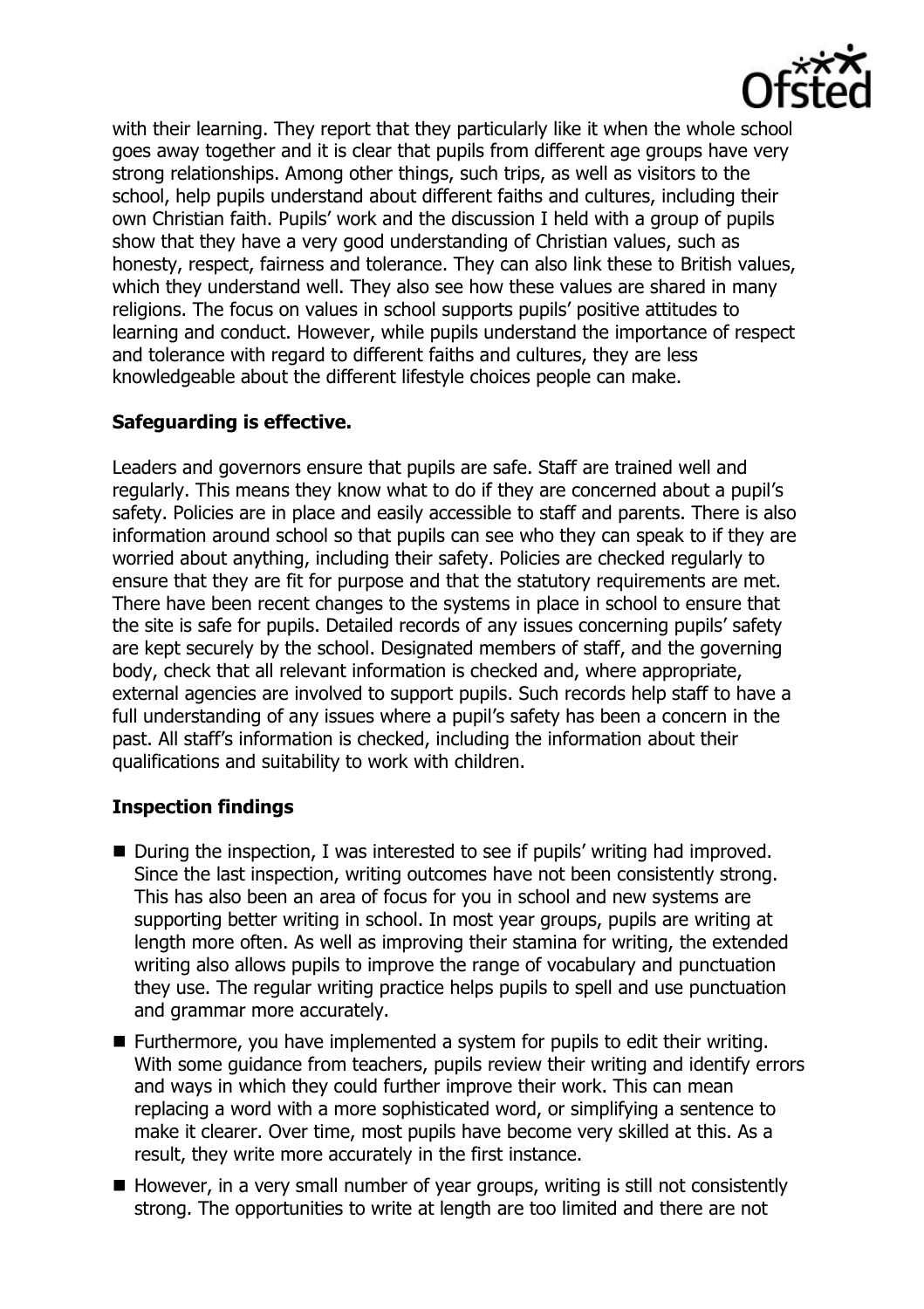

enough occasions for pupils to write across all areas of the curriculum. This also means the chances for pupils to edit their work, and become practised at this, are too restricted.

- In addition, as you acknowledge, pupils' presentation in writing is not always good enough. Pupils practise handwriting on a regular basis and their handwriting books show that these sessions help to make writing more even and neater. However, in writing books handwriting can deteriorate over time, meaning pupils do not always take enough pride in their learning.
- Another focus for the inspection was the opportunities for pupils to exceed the expected standard for their age in reading, writing and mathematics. The pupils generally arrive at the school with a level of development which is typical for their age. You are also very aware that standards could be higher and have led the focus on this. Training for staff has focused on ensuring that teaching challenges and pushes pupils so they make more rapid progress and reach higher levels of attainment.
- In addition, you have rigorously checked that teachers have been meeting pupils' needs closely in the tasks they provide. You have also checked that assessment of pupils' attainment is accurate. Training and assessment have had a good impact and, in all subjects and year groups, there is a much increased proportion of pupils reaching the higher standards.
- $\blacksquare$  I wanted to see how well the early years provision was meeting children's needs. As with the rest of the school, too few children have been exceeding the expected levels of development in different areas of the curriculum, including in reading, writing and mathematics. The setting is strong, with a good curriculum and strong teaching. Assessment is accurate and is well used by adults who know how to push and challenge children, as well as ensure that they are confident and secure in the environment. Again, as in the rest of the school, there has been a significant increase in the proportion exceeding the expected standards in reading, writing and mathematics.
- Another area I looked at was pupils' behaviour. There have been no exclusions in school since the last inspection. However, there have been some issues around bullying. Parents and pupils report that this was an ongoing issue at times and that concerns have not always been dealt with effectively. However, parents and pupils report that this has improved significantly this year and that bullying issues are taken seriously and, therefore, have reduced significantly.
- **Pupils'** conduct around school is always positive and the relationships between different age groups of pupils is particularly special. Older and younger pupils play and work together regularly. Attitudes to learning are also strong, on the whole. Pupils work hard and are well engaged in their studies. However, at times, presentation of work could be better.
- Governors understand their roles well. They have been committed to improving their impact on the school, especially in terms of challenging leaders and holding them to account. They have made improvements to their systems so that they have a good understanding of the information they are given and can then question leaders, as appropriate. This has contributed to the school's recent improvements.